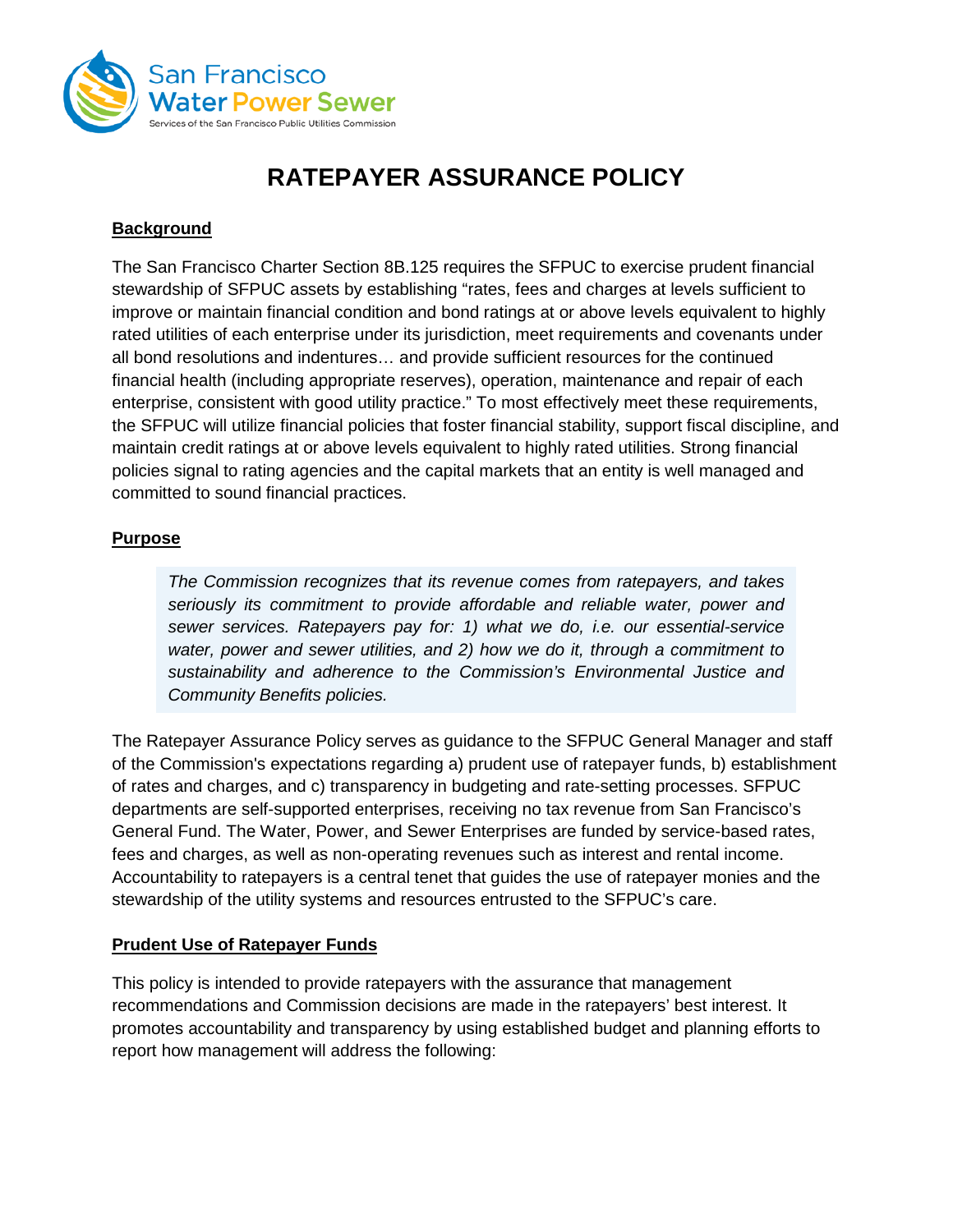## **Mission Management**

The SFPUC shall comply with all San Francisco Charter requirements, including the development of our budget, as well as our long-term capital, financial and strategic plans. This includes mission-driven budgets for SFPUC Enterprises which are considered, adopted and published in a timely manner. Specifically, the Commission shall:

- Review any proposed changes to the mission statement early in the budget process and any changes to the mission are adopted by the Commission prior to the cost of such changes being budgeted.
- Review an analysis of mission changes along with how the proposed budget ties to the Strategic Plan.

## **Asset Management**

As a utility, a significant portion of the SFPUC budget is allocated for the acquisition, construction, repair, and replacement of critical physical assets. Purchasing contracting and construction are subject to extensive legal and administrative regulation. Asset costs are ultimately driven by the assets acquired and the way in which they are maintained. The Commission shall:

- Plan and fund the acquisition, design, construction, repair, and replacement of assets such that their life cycle cost is minimized.
- Reduce the environmental impact of its assets by using more efficient technologies and seeking out opportunities to practice resource recovery, simultaneously reducing the cost of its activities. Examples include the use of vehicle pools, public transit, and greenhouse gas-free vehicles; developing power generation capacity as a byproduct of other utility functions; capturing and using stormwater runoff and recycled water wherever feasible; and investing in energy efficient and recycled buildings, assets, and materials.
- Review and approve all major asset purchases through the budget process, confirming that they are consistent with City policies and best practices promulgated by the General Manager.
- Ensure that assets (including, but not limited to, vehicles, computers, and other electronic devices) are selected and assigned to individuals in a cost effective manner, and that they are used for business purposes that benefit the ratepayers.
- Support the development of innovative technologies, including the consideration of prudent demonstration projects, and implement proven technologies that achieve utility reliability, performance effectiveness, cost minimization, and continued environmental impact improvements.

## **Personnel Management**

Personnel costs are driven by how the SFPUC operates and organizes its workforce, including the number and level of staff. Compensation and benefit costs are determined by labor agreements, the Civil Service Commission, the City's Retirement Board, and the City's Health Service System. Position classifications and hiring authorizations include a review process that is governed by the Civil Service Commission and the City's Human Resources Department to ensure our hiring is appropriate for the work assigned. The Commission shall: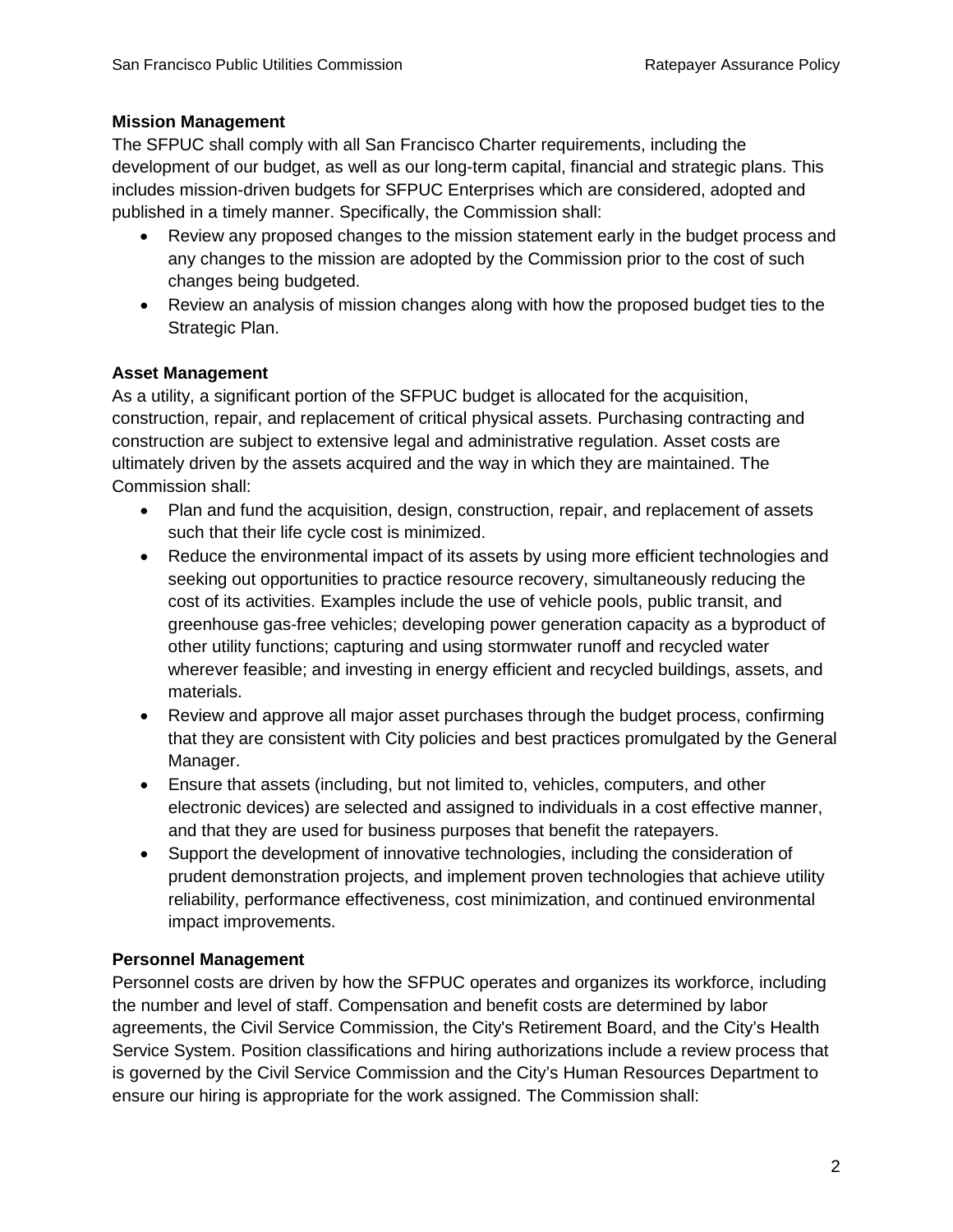- Meet new position needs by reassignment of existing positions or substituting new positions for existing ones wherever possible.
- Review all proposed position changes in every budget in order to assure compliance with the agency's mission and Strategic Plan.
- Structure its workforce to ensure that customer service and utility operations are achieved effectively and efficiently, minimizing unplanned overtime, and maintaining the established level of service.
- Consider strategies to promote employee retention and succession planning by evaluating employee satisfaction with job content, compensation, and personnel processes.

# **Operating Cost Containment**

To the extent that operating costs are determined by SFPUC management choices, the Commission shall limit operating cost increases, exclusive of debt services and pay-go capital investment, to not more that the cost of inflation. Any proposed budget that increases operating costs above this level will be supported by findings of necessity.

# **Social & Environmental Stewardship**

The SFPUC has a stated policy of supporting the triple bottom line (TBL) form of performance measurement, evaluating the impact of projects beyond solely financial performance to include environmental as well as social impacts. Management shall report to the Commission on how the proposed budget and rates support TBL principles.

## **Establishment of Rates and Charges**

Within industry standard ratemaking best practices, the SFPUC has significant flexibility to create rate structures that advance different policy goals. The SFPUC commits to designing rates in a manner that prioritizes the needs of ratepayers and aligns with the mission and values of the agency.

Tradeoffs are inherent in the development of rates and financial planning; it is rarely possible to achieve all goals. To ensure that decision-makers have properly assessed the impact of their recommendations, the SFPUC has identified the following principles to consider during the development of all proposed rates and charges:

## **Revenue Sufficiency**

The Commission will aim to establish rates sufficient to cover the full cost of all SFPUC activities. Recovering sufficient revenue to fund the programs identified by the long-term plan is necessary to meet established level of service goals and comply with bond covenants, contract commitments, and adopted SFPUC and City policies.

## **Customer Equity**

The Commission will establish rates based on cost of service in compliance with the San Francisco Charter and California Proposition 218. Cost of service based rates are an industry best practice to fairly allocate the cost of providing utility services between customer classes.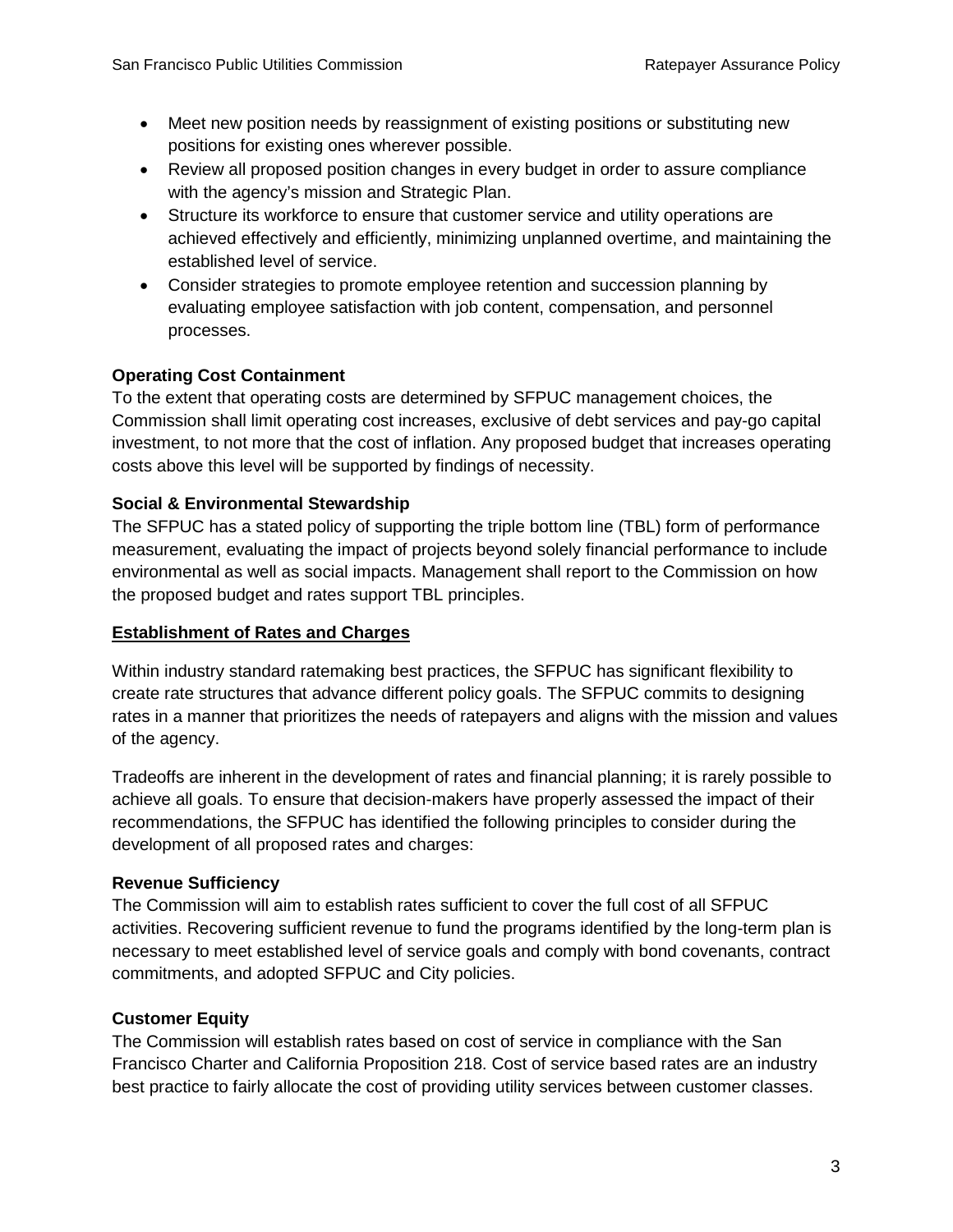#### **Environmental Sustainability**

The Commission will aim to establish rates in a manner that values environmental sustainability and preserves the natural resources entrusted to the SFPUC's care. Rate structures that financially incentivize customers to conserve resources or reduce their demand on the SFPUC's system support this principle.

#### **Affordability**

The Commission will consider SFPUC service affordability for all its customers. Prudent operating and capital planning ties annual spending to system demand and intergenerational equity, enabling financial engineering and reducing costly emergency expenditures. Rate design should also consider the burden imposed by SFPUC bills on low-income customers.

#### **Predictability**

The Commission will aim to establish rates designed to minimize bill fluctuations, enabling ratepayers to plan ahead for their personal finances. Communicating to ratepayers well in advance of pending rate changes is important to prevent rate shock.

#### **Simplicity**

The Commission will aim to establish rates that are easy for ratepayers to understand. Simple rate structures also require fewer implementation and administration costs.

#### **Tradeoffs**

These principles sometimes compete with each other. For instance, customer equity may impede simplicity, environmental sustainability, or predictability. Rate structures that equitably distribute the cost of service often require more detail and complexity, which can hinder customers' ease of understanding, discourage measures to promote environmental sustainability, or inhibit the predictability of monthly bills. Some rate methodologies that promote conservation may be more challenged in meeting cost of service objectives, so the SFPUC will consider the principle of environmental sustainability alongside that of revenue sufficiency. Most of the SFPUC's costs (including debt service, operations and maintenance, and repair and replacement of aging infrastructure) do not vary based on consumption. With widespread customer conservation, rates tied solely to volumetric usage will impede revenue sufficiency. The Commission endeavors to thoughtfully consider these inherent tradeoffs, and to transparently present the reasons for its decision-making.

## **Transparency**

The above principles for prudent use of ratepayer funds and the establishment of rates and charges must be supported by a strong commitment to transparency. None of the Commission's work can be effectively carried out without the trust of its ratepayers. This requires open communication and engagement with the Commission, ratepayers, and other key stakeholders about the tradeoffs that are inevitably present in decision-making.

SFPUC management and staff recognize that it is their obligation to accurately collect and present to the Commission the input of a diverse and representative set of stakeholders in the